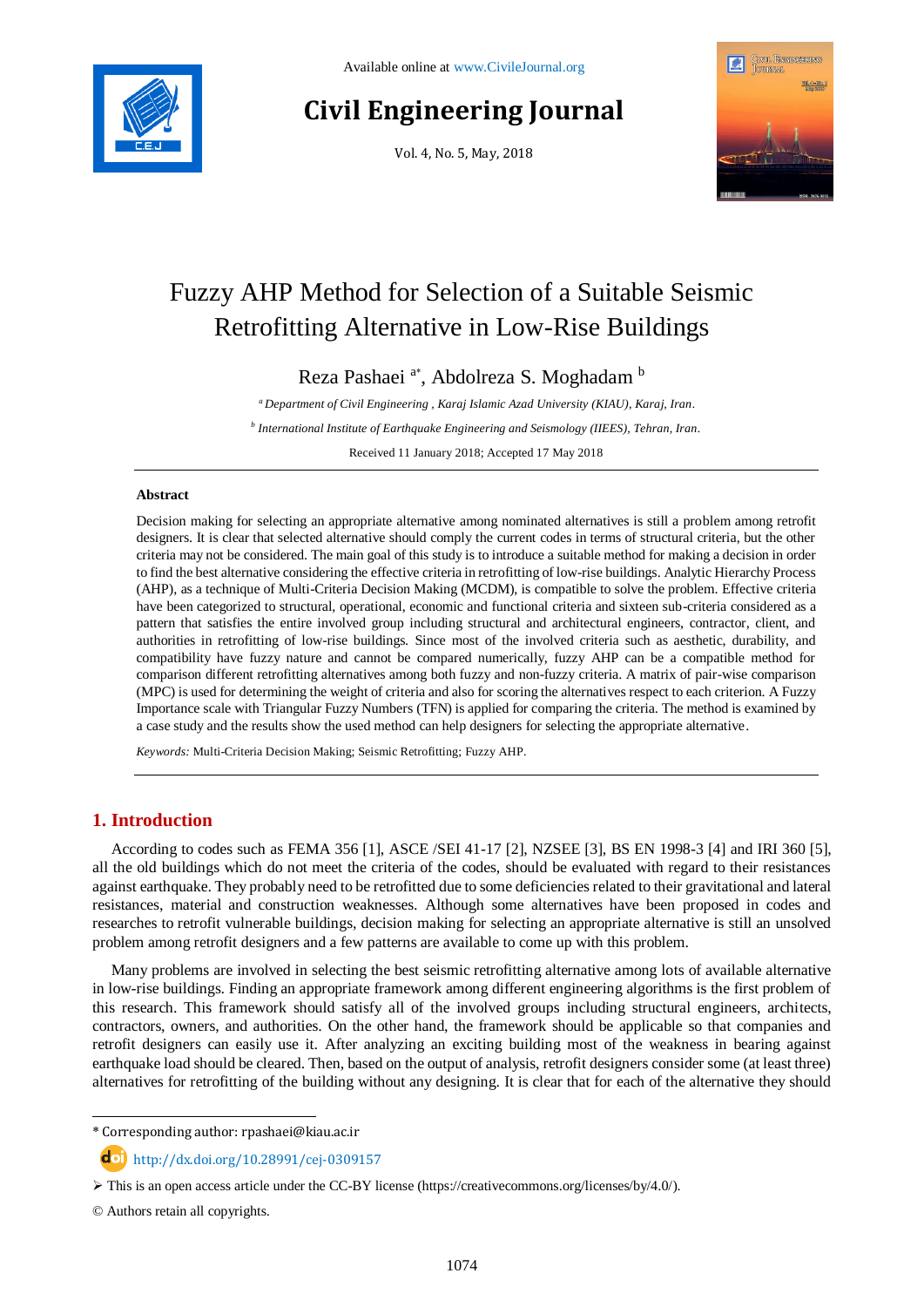#### *Civil Engineering Journal* Vol. 4, No. 5, May, 2018

consider a brief plan and specification of required equipment and materials. Finally, it should be decided which one is the most suitable for retrofitting of the building and then the selected alternative is designed, plotted, and estimated. It is clear that requirements of current codes should be compiled by selected seismic retrofitting alternative. Does the selected alternative satisfy the other economic, operational, and architectural criteria? Therefore, having an appropriate method considering all of the effective criteria can help designers to select the best alternative for seismic retrofitting of large numbers of low-rise buildings in earthquake-prone areas such as Iran.

A few available algorithms are based on analysis and design of all of the screened alternatives. Researchers such as Bostenaru Dan (2004) and Giovinazzi and Pampanin (2007) proposed methods which were based on analysis and design all of the screened alternatives, and the best alternative was selected through a comparison method with respect to some criteria [6,7]. These approaches are time-consuming and increase the costs of retrofitting design; however, they are beneficial for high-rise and important buildings. Besides, Moghadam and Azmoodeh (2011) proposed a binary approach procedure to optimize the limited seismic retrofitting alternatives for specific vulnerable buildings [8].

In spite of the fact that AHP is a convenient method in dealing with both quantitative and qualitative criteria of MCDM, fuzziness and vagueness in many decision-making problems may contribute to the imprecise judgments of decision makers in conventional AHP methods. Most of the criteria in seismic retrofitting such as availability, vulnerability during the performance, and downtime have fuzzy nature and other criteria such as drift, irregularity, cost of operation and maintenance can be evaluated by fuzzy algorithm without any designing and estimating of the alternatives. The first step in fuzzy AHP involves decomposing the problem into a hierarchical structure comprising of goal, criteria, sub-criteria, and alternatives to construct the model. Then, the elements are compared pairwise with respect to the importance to the goal, importance to the criterion, and importance to the sub-criterion [9-10]. In this study, the effective criteria are categorized with a pattern that consists of four main criteria; structural, operational, economic and functional (architectural) criteria, and for each of main criteria, related sub-criteria are extracted from codes and articles. A matrix of pair-wise comparisons (MPC) is used for determining the weight of criteria and also for scoring the alternatives respect to each criterion. A Fuzzy Importance scale with Triangular Fuzzy Numbers (TFN) is applied for comparing the criteria. Instead of eigenvalue method, the Normalization of the Geometric Mean (NGM) method is applied for computing weights from the fuzzy pairwise comparison matrices. Then Center of Area (COA) as a defuzzified method is employed to determine the Best Non-fuzzy Performance (BNP) value of weights.

# **2. Literature Review**

Multi-criteria decision analysis (MCDA) methods can be applied to those problems where a decision maker ought to choose or rank a limited number of alternatives that are measured by several relevant criteria. There are four basic elements common to all MCDA problems include a finite set of alternatives, trade-offs among criteria, incommensurable units and decision matrix [11]. They introduced 17 major method classes and later updated these classes by adding three new methods. Some of these classes were considered not practical for using to real problems. Some methods can apply just for screening the alternatives or choosing the best alternative, while the other methods are used for multi-purposes. Methods such as additive weighting, TOPSIS, NCIC, and AHP are of this multi-purpose. Analytical hierarchy process (AHP) was developed primarily by Saaty [12]. It has been widely applied and has been discussed extensively in the peer-reviewed literature. He introduced a large number of subjects such as economic, social and also engineering fields which AHP can help decision makers to solve the problems. AHP has been applied in a wide variety of decision making including resource allocation, forecasting, total quality management, business process re-engineering, quality function deployment, and the balanced scorecard [13].

AHP is a MCDA method which falls within the broader class of methods known as additive weighting methods. A comprehensive survey of MCDA methods and applications have proved that additive weighting methods are probably the best known and most widely used to deal with MCDA problems by researchers [14-16]. AHP extends the basic additive weighting method by applying the principal eigenvector method for converting the paired comparison data into criteria weights. AHP specifies the use of one particular conversion method, involving the use of some basic concepts of linear algebra called eigenvalues and eigenvectors [12]. In Figure 1, a three-level hierarchy presentation is shown that at the top or the first level is the objective of the decision problem. The second level is the set of criteria or several subcriteria levels to be considered in achieving the objective and the third level or the lowest level is the set of alternatives [13].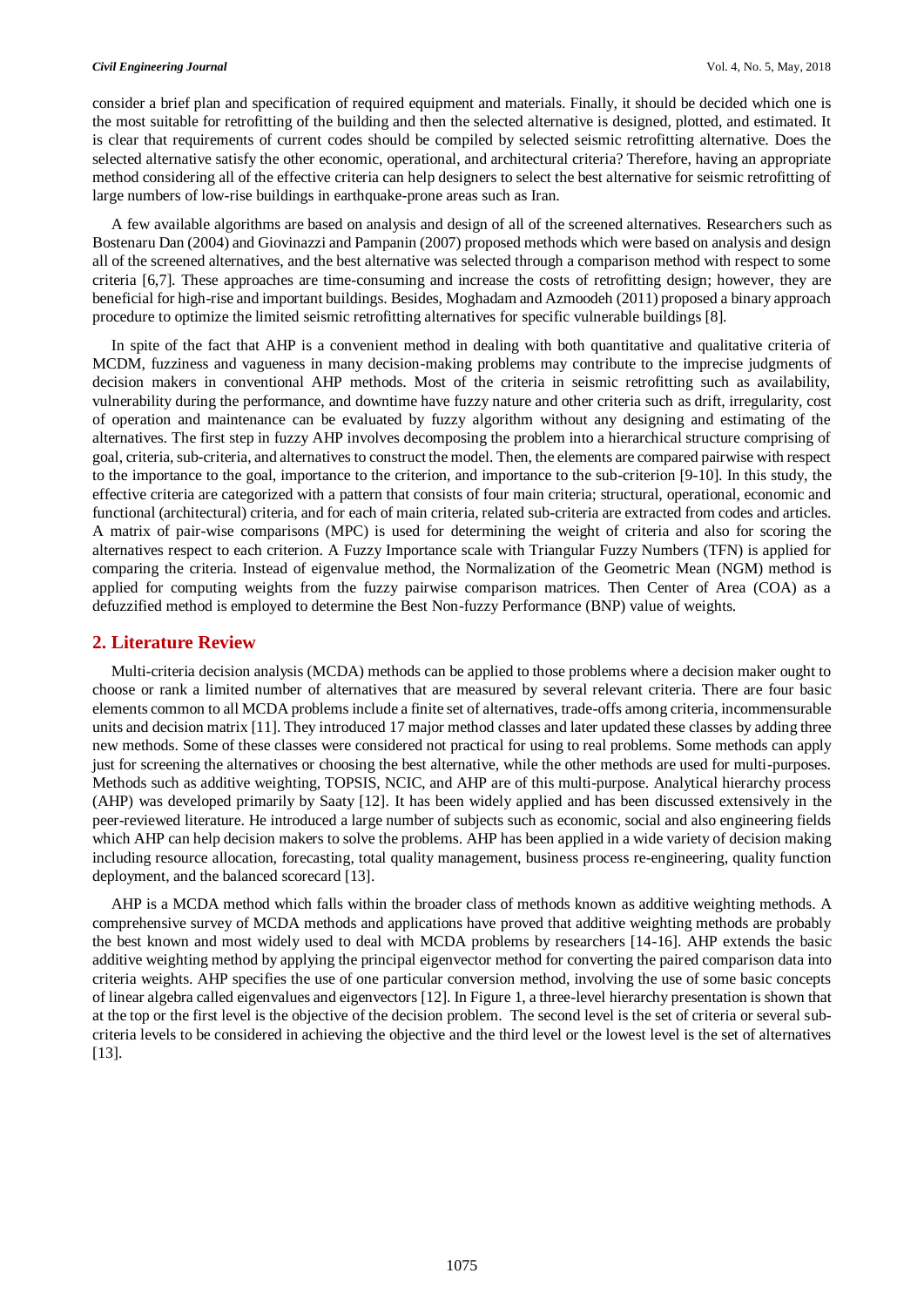

**Figure 1. Hierarchical Pattern of a Decision**

Many researchers who have reviewed and studied the fuzzy AHP which is the extension of Saaty's theory, have presented that fuzzy AHP shows relatively more sufficient description of these kind of decision making processes versus the traditional AHP methods. Zhu et al. [17] made a review and discussion on the analysis methods and applications of fuzzy AHP. Yu [18] employed the property of goal programming to solve group decision making fuzzy AHP problem. Kulak and Kahraman [19] used fuzzy AHP for multi-criteria selection among transportation companies. Mustaf B. Ayhan [20] applied the triangular fuzzy numbers (TFN) as a suitable method for selecting the best suppliers by considering five criteria and three alternatives and finally ranked the alternatives; however, the consistency ratio (CR) of judgment was not mentioned. Sunita.B et al. [21] applied fuzzy AHP for selection of most suitable construction method of green buildings. Two precast and cost-in situ were compared by considering economic, environmental, and social criteria as main criteria and 7, 5, 5 sub related criteria respectively. Saaty's method was used for weighting the criteria and four fuzzy scales considered for fuzzy relation between two alternatives and criteria.

In order to find the effective criteria in seismic retrofitting a few references are available. FEMA547 [1] consider five basic issues concern to building owners or users. This code considers irregularity (both in terms of stiffness and over strength distributions), modification of the strength, stiffness, and ductility as technical criteria such as NZSEE [3]. Some other factors affecting the choice of various retrofitting techniques include available workmanship, structural compatibility with the existing structural system, irregularity of stiffness, strength and ductility, the technology available, and sufficient capacity of foundation system [22]. Therefore many criteria are involved in making decision for retrofitting of buildings so classification of these criteria as main and sub-criteria are essential to weight and rank them. Bostenaru Dan [6] proposed a multi-criteria model for retrofitting existing building. His hierarchy framework consists of four levels that includes main problem (retrofit), actors (engineer, architect, investor, and user), main-criteria, and sub-criteria. His method is needed to allocate lots of time and budget for designing, drawing, and estimating all the considered alternatives, especially, in some cases using a nonlinear (static or dynamic) approach is indispensable. Giovinazzi and Pampanin [7] just considered eleven criteria under three major categories including a sustainable retrofit intervention, an effective emerging management, and a resilient post-earthquake reconstruction. This method is also needed designing and estimating all of the considered alternatives. Pashaei et al (2016) proposed an AHP model including four main criteria and some qualitative and quantitative related sub-criteria based on the Additive Weighting Method (AWD) by using a verbal rating scale for quantitative criteria, however for some structural sub-criteria analysis of alternatives should be calculated [23].

# **3. Research Methodology**

## **3.1. Fuzzy AHP**

The first step in fuzzy AHP as shown in Figure 1 involves decomposing the problem into a hierarchical structure comprising of goal, criteria, sub-criteria, and alternatives to construct the model that proposed in Figure 3 in this research. Then, the elements are compared pair-wise with respect to the importance of the goal, importance to the criterion, and importance to the sub-criteria. A Fuzzy Logic System (FLS) consists of four main parts that including Fuzzification, Rules, Inference, and Defuzzification. A triangular fuzzy number (TFN) is the special class of fuzzy number (Fuzzification) whose membership is defined by three real numbers, expressed as (l, m, u). Figure 2 displays the structure of a Triangular Fuzzy Number (TFN) according to Zhu et al [17].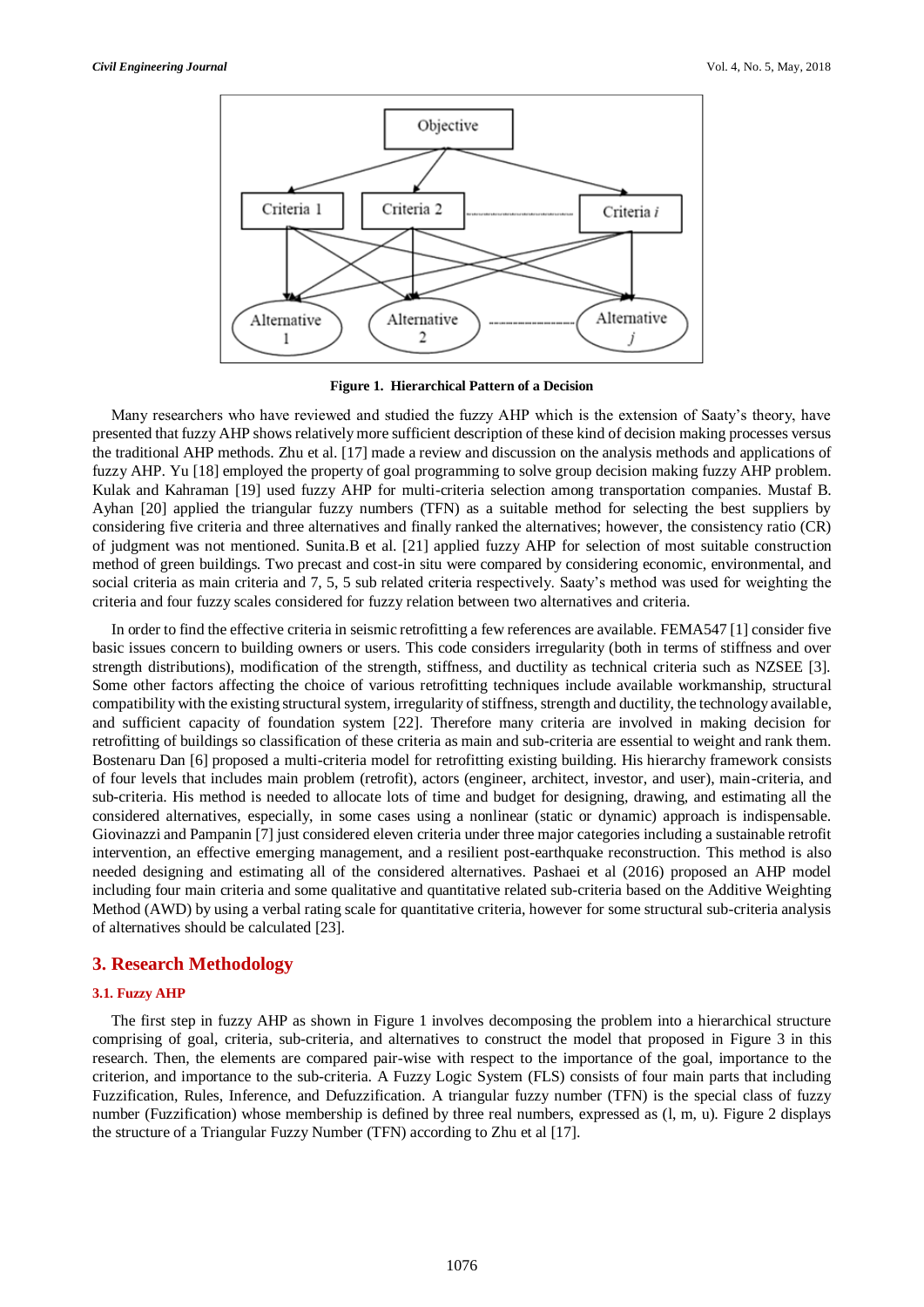

**Figure 2. Triangular membership function** 

In Fuzzy-AHP, pairwise comparisons can be applied by using Triangular Fuzzy Numbers (TFN) corresponding to each linguistic variable by using a unique table such as Table 1 that arranged by Lamata [24]. This table is comparable with a crisp value that two lower limit and upper limit values are joined to the values.

| <b>Saaty scale</b> | <b>Definition</b>                   | <b>TFS</b> | <b>Reciprocal TFS</b> |
|--------------------|-------------------------------------|------------|-----------------------|
|                    | Equally important                   | (1,1,1)    | (1,1,1)               |
| 3                  | Weakly important                    | (2,3,4)    | (1/4,1/3,1/2)         |
| 5                  | Fairly important                    | (4,5,6)    | (1/6, 1/5, 1/4)       |
| 7                  | Strongly important                  | (6,7,8)    | (1/8,1/7,1/8)         |
| 9                  | Absolutely important                | (9,9,9)    | (1/9,1/9,1/9)         |
| $\overline{c}$     |                                     | (1,2,3)    | (1/3,1/2,1)           |
| $\overline{4}$     | The intermittent values between two | (3,4,5)    | (1/5,1/4,1/3)         |
| 6                  | adjacent scales                     | (5,6,7)    | (1/7,1/6,1/5)         |
| 8                  |                                     | (7,8.9)    | (1/9,1/8,1/7)         |

**Table 1. Fuzzy Importance scale with triangular fuzzy numbers**

To reflect pessimistic, most likely and optimistic decision-making environment, triangular fuzzy numbers with minimum (or lower limit) value, most plausible (or most promising) value and maximum (or upper limit) value are considered and the fuzzy comparison matrix is defined as Equation 1.

| $\begin{pmatrix} 1 \end{pmatrix}$ | $\tilde{a}_{12}$ | $\sim$ 100 $\mu$                                                                                                                                                           | $\tilde{a}_{1n}$ |
|-----------------------------------|------------------|----------------------------------------------------------------------------------------------------------------------------------------------------------------------------|------------------|
|                                   |                  |                                                                                                                                                                            |                  |
|                                   |                  | $\tilde{A} = \begin{pmatrix} 1 & 1 & \dots & 1 \\ \tilde{a}_{21} & 1 & \dots & \tilde{a}_{2n} \\ \tilde{a}_{31} & \tilde{a}_{32} & 1 \dots & \tilde{a}_{3n} \end{pmatrix}$ |                  |
| $\setminus \ldots$                |                  | $\ldots \quad \tilde{a}_{nn-1} \quad 1$                                                                                                                                    |                  |

Where  $\tilde{\alpha}_{ij}$  ( $\tilde{\alpha}L_{ij}, \tilde{\alpha}M_{ij}, \tilde{\alpha}U_{ij}$ ) is the relative importance of each criteria in pair wise comparison and  $\tilde{\alpha}L_{ij}, \tilde{\alpha}M_{ij}, \tilde{\alpha}U_{ij}$ are the minimum value, most plausible value and maximum value of the triangular fuzzy number. The eigenvalue method, the geometric mean method, the linear programming method, and the lambda-max method are common methods which have been proposed to derive the weights using the AHP. Among these four methods, only the eigenvalue method is applied to handle the crisp numbers and the other methods are employed to deal with the fuzzy AHP numbers. The Normalization of the Geometric Mean (NGM) method that was proposed by Buckley et al. [25] is an easy method to derive weights from the fuzzy pair wise comparison matrices which is given by Equation 2:

$$
w_{i=1} \sum_{i=1}^{n} a_i \qquad \text{Where } a_i = \left(\prod_{j=1}^{n} a_{ij}\right)^{1/n} \tag{2}
$$

In the above equations,  $a_i$  is geometric mean of criterion and  $a_{ij}$  is the comparison value of criterion" i" to criterion" j". The  $w_i$  is the ith criterion's weight, where  $w_i > 0$  and  $\sum_{i=1}^n w_i = 1$ .

Since  $w_i$  is a fuzzy number, a defuzzified method should be used to determine the Best Non-fuzzy Performance (BNP) value of weights. Saletic et al. [26] analyzed basic defuzzification techniques such as Center of Area (COA), Center of Gravity (COG), Fuzzy Mean (FM), and Quality Method (QM). The COA method is widely used to determine the Best Non-fuzzy Performance (BNP) value of weights and scores.

#### **3.2. Finding and Categorizing the Effective Criteria**

In this study, based on Figure1, goal, main criteria, sub criteria and alternatives stand as a hierarchal plan. Main criteria consist of structural, operational, economic, and functional criteria, and for each of main criteria, some appropriate sub-criteria are considered based on the AHP model (Figure 3).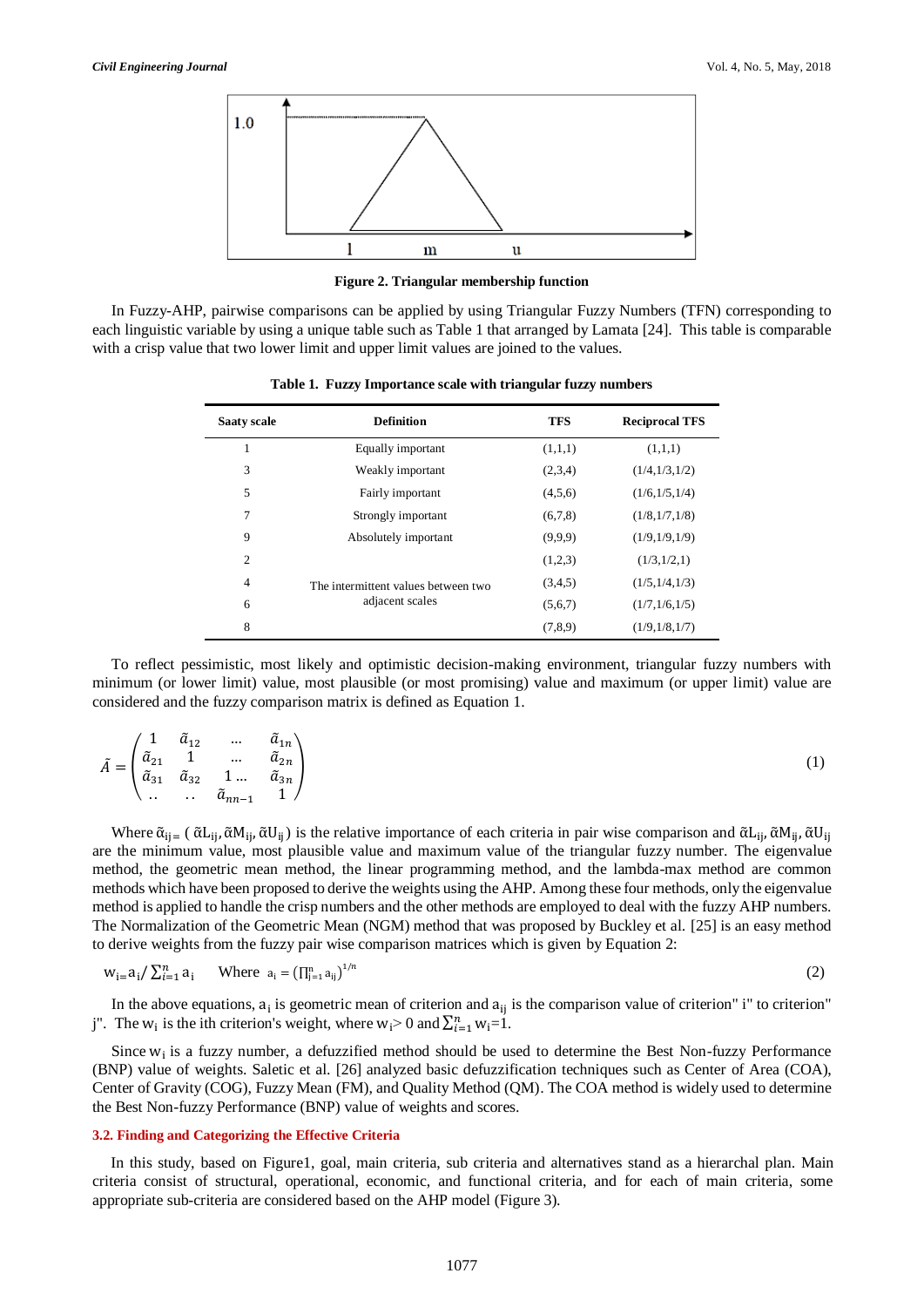| Goal:                |                                              |                         | <b>Selecting The Best Retrofitting Alternative</b> |                          |                          |                                |                   |  |
|----------------------|----------------------------------------------|-------------------------|----------------------------------------------------|--------------------------|--------------------------|--------------------------------|-------------------|--|
| Main criteria:       |                                              | Structural criteria (S) | <b>Operational criteria (O)</b>                    |                          | Economic criteria (E)    | <b>Functional criteria (F)</b> |                   |  |
|                      |                                              | Drift $(S1)$            | Availability (O1)                                  |                          | Cost of materials (E1)   |                                | Disruption $(A1)$ |  |
| Ductility (S2)       |                                              | Rate of demolition (O2) |                                                    | Cost of operation $(E2)$ | Aesthetic (A2)           |                                |                   |  |
| Sub-criteria:        |                                              | Irregularity $(S3)$     | Quality assurance (O3)                             |                          | Cost of maintenance (E3) |                                |                   |  |
|                      | Compatibility (S4)<br>Foundation changes(S5) |                         | Down time $(O4)$                                   |                          |                          |                                |                   |  |
|                      |                                              |                         | Vulnerability (O5)                                 |                          |                          |                                |                   |  |
|                      |                                              | Lateral strength $(S6)$ |                                                    |                          |                          |                                |                   |  |
| <b>Alternatives:</b> |                                              | Alternative 1           |                                                    | Alternative 2            |                          | Alternative 3                  |                   |  |

#### **Figure 4. AHP model in this study**

Bansal et al. [21] mentioned that decision makers can simultaneously compare up to seven criteria, therefore the number of sub-criteria are limited less than seven criteria. For each of main and sub criteria an abbreviation is also considered for future calculations.

### **3.2.1. Structural Criteria**

Structural criteria play an important role in decision-making and should satisfy the current codes. In order to compare the alternatives in terms of structural criteria, six indispensable criteria have been considered based on the current codes and a few researches related to this issue.

- Drift: Based on all of the codes for design of new buildings and retrofitting of buildings drift is an important role in stability and lateral loads capacity, as this parameter has been limited depending on the type of structures.

- Ductility and dissipation energy: This is one of the important structural criteria that dissipates and reduces the lateral earthquake loads on buildings. This criterion has been mentioned by NZSEE [3], BS EN 1998-3[4] and some researchers such as Bostenaru Dan M.D. [6] and Jong-Wha Bia [22] as the effective criterion related to the seismic behavior of structures. Innovation systems such as active, semi-active, and intelligent damper or base isolation dissipate earthquake energy, which was considered as "reduced demand" by M.D. Bostenaru Dan [6].

- Irregularity: According to FEMA 356 [1] Torsional Stiffness Irregularity and Vertical Stiffness Irregularity play an important role in the behavior of retrofitting alternatives and shall be evaluated for each story and direction of a building. Decreasing irregularity with considering new elements (such as kinds of walls and bracing) in the right location can decrease the earthquake loads on buildings.

- Compatibility: Compatibility of the new system with the existing structure is another criterion which is mentioned by FEMA 547 [1] and Jong-Wha Bia [22]. For example, adding reinforced concrete frames or shear walls to an existing reinforced concrete structure are more compatible than adding steel bracings.

- Foundation changes: Enlargement the size of foundation and adding new reinforcements are indispensable factors that caused by some alternatives such as shear walls and bracings considered by FEMA 547[1].

- Lateral Strength: It has been focused by FEMA 547[1] and also by NZSEE [3], Bostenaru Dan M.D [6] and Jong-Wha Bia [22] as the main factors to control drift and configuration problems by adding new lateral force-resistance. It is obvious that creating a shear wall in a bay cause more lateral strength of building than creating CBF or EBF.

## **3.2.2. Operational Criteria**

Owners or clients, contractors and sponsors are the individuals who are involved in these criteria. Operational criteria are considered based on current codes and researchers. The most important sub-criteria for comparing the alternatives consist of: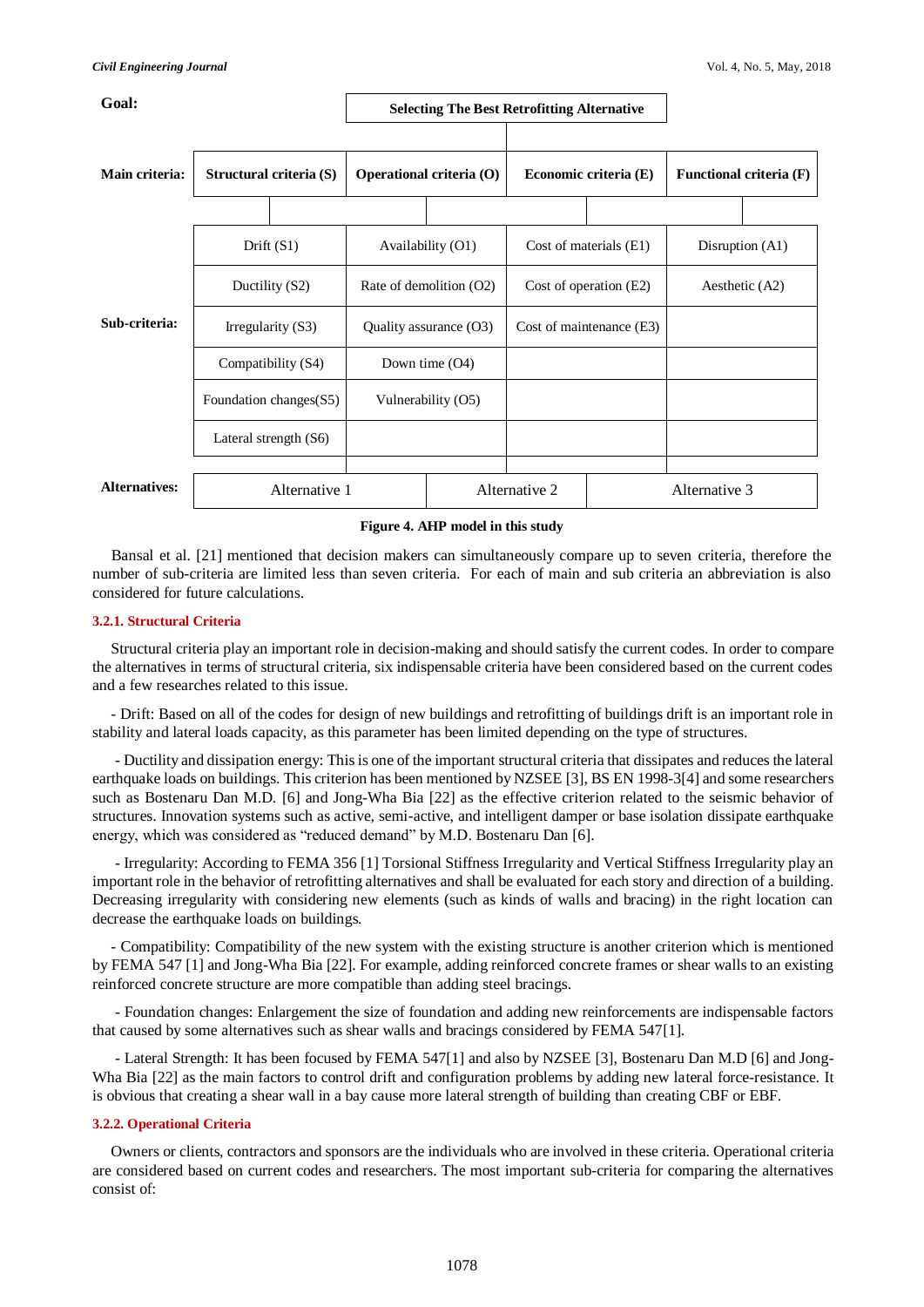**-** Availability: Availability of Material, equipment and skilled workers is an important criterion that should be considered for each nominating alternatives.

**-** Rate of Demolition: Some methods need to change and demolish some members such as beams, columns, and walls that were considered by Bostenaru Dan [6].

**-** Quality Assurance (Q.A): Rate of quality assurance is an essential criterion for all the selective alternatives that should be evaluated which is considered by FEMA547 [1].

- Down time: This sub-criterion will be more important for buildings such as hospitals, schools, and emergency buildings possibility of incremental retrofitting which is also considered by Giovinazzi and Pampanin [7] can be effective on down time.

- Vulnerability during Work: For some types of the alternatives, buildings need to be temporarily supported. For example, replacement of shear wall instead of masonry walls which is considered by FEMA547 [1].

#### **3.2.3. Economic Criteria**

Economic criteria are also focused by a few researchers such as Bostenaru Dan [6].

- Cost of materials and equipment: it is consist of providing materials and procurement of equipment.

- Cost of Operation: Cost of operation consists of the cost of demolition and retrofitting elements performance. Although operation's cost of alternatives can be exactly determined when design and drawing are completed, it can be approximately estimated and compared by fuzzy value among the nominated alternatives without completing the process of design and drawing.

- Cost of Maintenance: Some innovation systems need to be maintained and monitored by electronic equipment and skilled personals, and the other need to be inspected in a specific period. It can be exemplified by intelligent, smart damper and base isolation.

### **3.2.4. Functional Criteria**

The most important Functional and architectural criteria are including:

- Disruption: The significance of conflicts with mechanical, electrical, or plumbing distribution systems or equipment should be considered during development of retrofitting schemes". Giovinazzi and Pampanin [7] also assessed this criterion as "disruption of use".

- Aesthetic aspects: Aesthetic sensitivity just in heritage and historic buildings has been mentioned by NZSEE [3] and FEMA547 [1]. Some retrofitting systems such as adding shear walls can influence on facade, and the other systems such as enlargement of columns and beams or adding bracing systems in the interior and exterior of buildings can be frequently evaluated as a negative aspect.

## **3.3. Weighting the Main and Sub-Criteria**

Matrix of pair-wise comparisons (MPC) is used for determining the criteria and also for scoring the alternatives. A Fuzzy Importance scale with Triangular Fuzzy Numbers (TFN) is applied for comparing the criteria and alternatives. The Normalization of the Geometric Mean (NGM) method are applied for computing weights from the fuzzy pair wise comparison matrices. Then Center of Area (COA) as a defuzzified method is employed to determine the Best Nonfuzzy Performance (BNP) value of weights.

Pair-wise comparisons are generally applied to determine the weights of criteria; however, often decision makers find it difficult to determine uprightly the weights of criteria. Therefore, the problem is inverted to making a series of pair-wise comparisons as summarized in a Matrix of Pair-wise Comparisons (MPC). A judgment is required for each pair of criteria to figure out how much a criterion has priority over one another criterion. However, the diagonal of the matrix are members of units and the elements below the diagonal are equal to the reciprocals of the corresponding elements above it. Therefore, the numbers of judgments decrease to  $n (n-1)/2$  judgments in a full pair-wise comparison. It is necessary that all comparisons in a certain MPC to be based on the same method and same scale. Weighting the criteria are including weighting the main criteria and sub-criteria which consisting a 4x4 matrix for comparison the main criteria .

Therefore just six  $(4(4-1)/2)$  judgments related to upper elements of MPC are required. In order to weight the structural, Operational, economic criteria the dimension of matrices and number of judgments including:

- Structural criteria: A 6x6 matrix and 15 judgments
- Operational criteria: A 5x5 matrix and 10 judgments
- Economic criteria: A 3x3 matrix and 3 judgments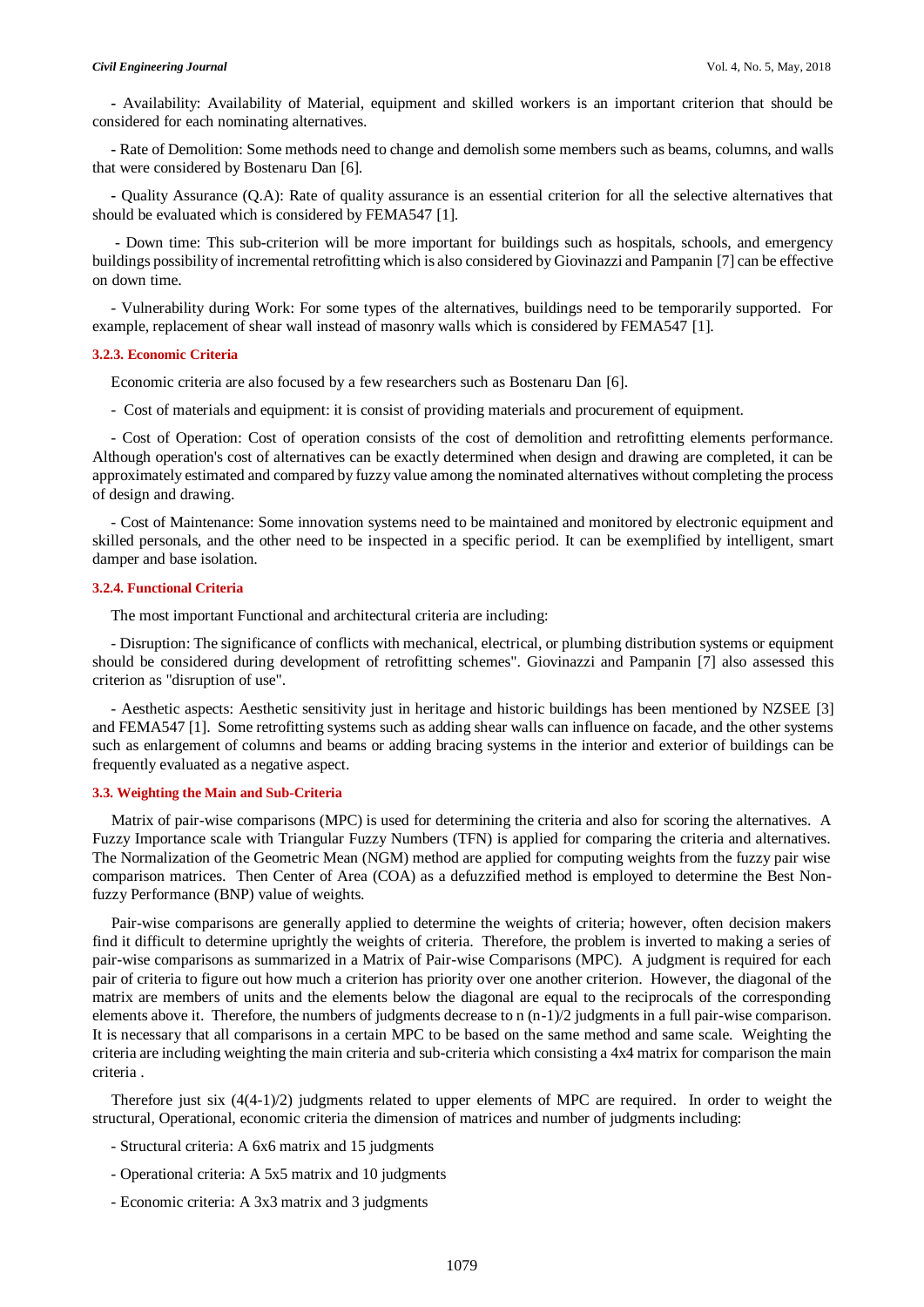Since the weighting of the criteria can play an important role in final ranking of the alternatives, the MPC are created based on their definition in the part 3.2 and they can be fixed for all of the decision making in the same retrofitting buildings. Fuzzy pair-wise comparisons for weighting the main criteria and the results are shown in Table 2.

|                   |     | <b>Structural</b><br>criteria |     |                | <b>Operation</b><br>criteria |          |                | <b>Economic</b><br>criteria |                | <b>Functional</b><br>criteria |                 | a1L   | a1M   | a1U   | WiL   | WiM   | WiU   | Wi    |
|-------------------|-----|-------------------------------|-----|----------------|------------------------------|----------|----------------|-----------------------------|----------------|-------------------------------|-----------------|-------|-------|-------|-------|-------|-------|-------|
| Structural        |     |                               |     | $\overline{4}$ |                              | 5 6      | $\overline{1}$ |                             |                | $2 \t3 \t5 \t6$               | $7\overline{ }$ | 2.115 | 2.783 | 3.35  | 0.537 | 0.541 | 0.509 | 0.529 |
| Operation         | 1/6 | 1/5                           | 1/4 | $\overline{1}$ |                              | $\sim$ 1 | 1/3            | 1/2                         | $\overline{1}$ | 1 1 1                         |                 | 0.486 | 0.562 | 0.707 | 0.123 | 0.109 | 0.107 | 0.113 |
| Economic          | 1/3 | 1/2                           |     | $\sim$ 1       |                              | 2 3      | $\sim$ 1       | $\sim$ 1                    | $\sim$ 1       | 2 3 4                         |                 | 0.903 | 1.316 | 1.861 | 0.229 | 0.256 | 0.282 | 0.256 |
| <b>Functional</b> | 1/7 | 1/6                           | 1/5 |                |                              |          | 1/2            | 1/3                         |                |                               | $\sim$ 1        | 0.435 | 0.486 | 0.669 | 0.110 | 0.094 | 0.102 | 0.102 |

**Table 2. Fuzzy-MPC for weighting the Main criteria and results**

According to Equation 2 in Section 3.1, in order to derive the weights of main-criteria from the fuzzy pairwise comparison, the following calculation should be used:

$$
a_{1L} = (a_{L11} \times a_{L12} \times a_{L13} \times a_{L14})^{1/4} = (1 \times 4 \times 1 \times 5)^{1/4} = 2.115
$$
  
\n
$$
a_{1M} = (a_{M11} \times a_{M12} \times a_{M13} \times a_{M14})^{1/4} = (1 \times 5 \times 2 \times 6)^{1/4} = 2.783
$$
  
\n
$$
a_{1U} = (a_{U11} \times a_{U12} \times a_{U13} \times a_{U14})^{1/4} = (1 \times 6 \times 3 \times 7)^{1/4} = 3.350
$$
  
\nBy using the above equation, the fuzzy weights for each of the main criterion are obtained.  
\n
$$
w_{1L} = a_{1L} / (a_{1L} + a_{2L} + a_{3L} + a_{4L}) = 2.115 / (2.115 + 0.485 + 0.903 + 0.435) = 0.537
$$
  
\n
$$
w_{1M} = a_{1M} / (a_{1M} + a_{2M} + a_{3M} + a_{4M}) = 2.783 / (2.783 + 0.562 + 1.316 + 0.486) = 0.541
$$

 $w_{1U=}a_{1U} / (a_{1U} + a_{2U} + a_{3U} + a_{4U}) = 3.350 / (3.350 + 0.707 + 1.861 + 0.668) = 0.509$ 

The fuzzy weights can be defuzzified by one of the available method such as Center of Area (COA) in order to derive crisp weights. The Best Non-fuzzy Performance (BNP) value of the fuzzy number Wi can be found by:

| $BNPi = ([(Uwi-Lwi) + (Mwi-Lwi)]/3 + Lwi)$                     | $Lwi = Lower limit weight's value$ |     |
|----------------------------------------------------------------|------------------------------------|-----|
| $Mwi = Most promising weight's value$                          | $Uwi = Upper limit weight's value$ |     |
| $WS = ([(0.509 - 0.537) + (0.541 - 0.537)]/3 + 0.537) = 0.529$ |                                    | (3) |
| $\sum_{i=1}^{n} W_i = 0.529 + 0.113 + 0.256 + 0.102 = 1$       |                                    |     |

Based on the description in section 3.2 the other Fuzzy-MPC can be constructed as Table 3 to 5 and according to the above method, the weights of each criterion belong to structural, operational, economic and functional criteria have been calculated by an excel program and put in the last row of each MPC.

|                    | <b>Drift</b> |             | <b>Ductility</b> |     |             | <b>Irregularity</b> |                | Compatibility  |   | <b>Foundation changes</b> |                         |                           | <b>Lateral Strength</b> |             |              |     |             |    |
|--------------------|--------------|-------------|------------------|-----|-------------|---------------------|----------------|----------------|---|---------------------------|-------------------------|---------------------------|-------------------------|-------------|--------------|-----|-------------|----|
| Drift              |              |             |                  | 2   | 3           | $\overline{4}$      | 3              | $\overline{4}$ | 5 | -6                        | 7                       | 8                         | 4                       | 5.          | 6            | 3   | 4           | 5. |
| Ductility          | 1/4          | 1/3         | 1/2              |     |             |                     | $\overline{1}$ | $2 \quad 3$    |   | $\overline{2}$            | $\overline{\mathbf{3}}$ | $\overline{4}$            |                         | 2           | 3            |     |             |    |
| Irregularity       | 1/5          | 1/4         | 1/3              | 1/3 | 1/2         |                     |                |                |   |                           | 2                       | $\overline{3}$            | -1                      |             |              |     |             |    |
| Compatibility      | 1/8          | 1/7         | 1/6              | 1/4 | 1/3         | 1/2                 | 1/3            | 1/2            |   |                           | $\overline{1}$          | $\overline{1}$            | 1/3                     | 1/2         | $\mathbf{1}$ | 1/3 | 1/2         |    |
| Foundation changes | 1/6          | 1/5         | 1/4              | 1/3 | 1/2         | $\overline{1}$      | - 1            |                |   |                           | 2                       | $\overline{\phantom{a}3}$ |                         |             |              |     |             |    |
| Lateral Strength   | 1/5          | 1/4         | 1/3              |     |             |                     |                |                |   |                           | 2                       | $\overline{\mathbf{3}}$   | $\overline{1}$          |             |              |     |             |    |
| Weights            |              | $WS1=0.449$ |                  |     | $WS2=0.166$ |                     |                | $WS3=0.106$    |   |                           | $WS4=0.063$             |                           |                         | $WS5=0.102$ |              |     | $WS6=0.114$ |    |

**Table 3. Fuzzy-MPC for weighting the Structural criteria**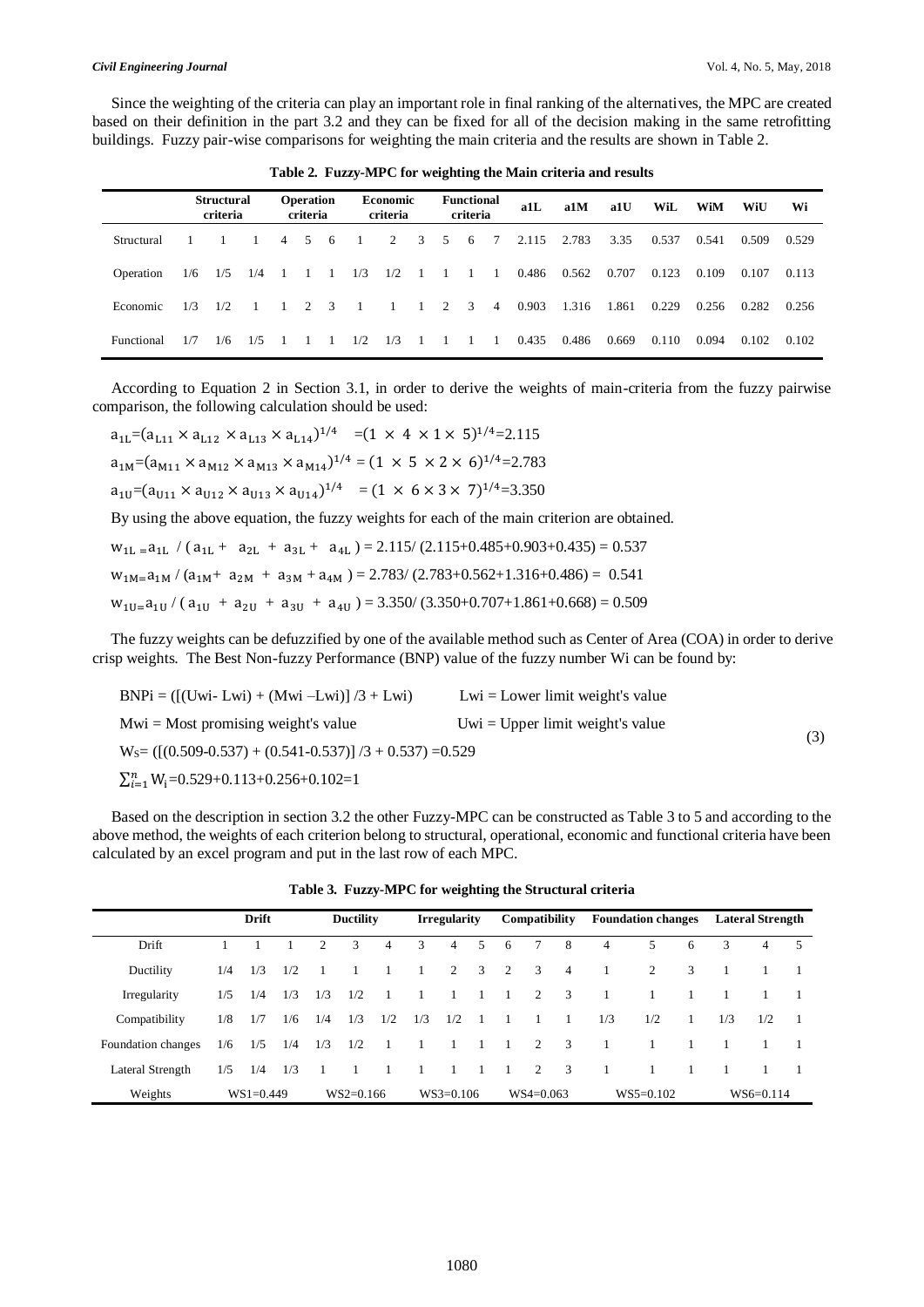|                           |     | <b>Availability</b> |     |     | Rate of<br>demolition |   |                | <b>Quality</b><br>assurance |   | Down time |             |   | <b>Vulnerability</b><br>during work |             |                |
|---------------------------|-----|---------------------|-----|-----|-----------------------|---|----------------|-----------------------------|---|-----------|-------------|---|-------------------------------------|-------------|----------------|
| Availability              |     |                     |     | 6   | $7\overline{ }$       | 8 | $\overline{4}$ | 5                           | 6 | 4         | 5           | 6 | 2                                   | 3           | $\overline{4}$ |
| Rate of demolition        | 1/8 | 1/7                 | 1/6 |     |                       |   |                | 2                           | 3 |           | 2           | 3 | 1/3                                 | 1/2         | $\mathbf{1}$   |
| Quality assurance         | 1/6 | 1/5                 | 1/4 | 1/3 | 1/2                   |   |                |                             |   |           |             |   | 1/3                                 | 1/2         | $\mathbf{1}$   |
| Down time                 | 1/6 | 1/5                 | 1/4 | 1/3 | 1/2                   |   |                |                             |   |           |             |   | 1/3                                 | 1/2         | -1             |
| Vulnerability during work | 1/4 | 1/3                 | 1/2 |     | 2                     | 3 |                | 2                           | 3 |           | 2           | 3 |                                     |             |                |
| Weights                   |     | $WO1 = 0.478$       |     |     | $WO2=0.095$           |   |                | $WO3=0.109$                 |   |           | $WO4=0.147$ |   |                                     | $WO5=0.171$ |                |

### **Table 4. Fuzzy-MPC for weighting the Operational criteria**

#### **Table 5. Fuzzy-MPC for weighting the Economic criteria**

|                                 |               | <b>Cost of Equipment and materials</b> |     |     | <b>Cost of Operation</b> |          | <b>Cost of Maintenance</b> |  |   |  |  |
|---------------------------------|---------------|----------------------------------------|-----|-----|--------------------------|----------|----------------------------|--|---|--|--|
| Cost of Equipment and materials |               |                                        |     | 4   | 5                        | 6        | 6                          |  | 8 |  |  |
| Cost of Operation               | 1/6           | 1/5                                    | 1/4 |     | $\sim$ 1                 | $\sim$ 1 |                            |  | 3 |  |  |
| Cost of Maintenance             | 1/8           | 1/7                                    | 1/6 | 1/3 | 1/2                      |          |                            |  |   |  |  |
| Weights                         | $WE1 = 0.732$ |                                        |     |     | $WE1 = 0.732$            |          | $WE1 = 0.732$              |  |   |  |  |

Since the architectural criteria are included just two criteria, it doesn't need to create an MPC and the weights are considered based their definition:  $W_{F1}=0.65$ ,  $W_{F2}=0.35$ 

### **3.4. Scoring the Alternatives and Final Ranking**

Since 16 sub-criteria have been considered in this study, 16 matrices of pair wise comparison should be constructed for scoring the alternatives relative to each criterion. It is obvious that for three nominated alternatives a 3×3 MPC should be created and four  $(3(3-1)/2)$  judgments based on the behavior of each alternative relative to each criterion are required. After solving the each of the matrix similar to the section 3.3 three values of scoring the alternatives are achieved. For example, alternatives' scoring one to three relatives to criterion  $S_1$  can be shown as  $A_1/S_1$ ,  $A_2/S_1$ , and  $A_3/S_1$  respectively. In Table 6, the calculated values for main-criteria weights are listed on the second row and the sub-criteria weights are listed on the fourth row. The alternatives scoring relative to each criterion are calculated on the  $5<sup>th</sup>$  or  $7<sup>th</sup>$  rows and the ranking of each alternatives relative to main-criteria ( $r_{Ai/S}$ ,  $r_{Ai/O}$ ,  $r_{Ai/F}$ ) are calculated on the 8<sup>th</sup> to 10<sup>th</sup> rows. The last column represents the final ranking for each alternative which obtained by the following calculation.

$$
RA_{1} = (r_{A1/S} \times W_{S}) + (r_{A1/O} \times W_{o}) + (r_{A1/E} \times W_{E}) + (r_{A1/F} \times W_{F})
$$
  
\n
$$
RA_{2} = (r_{A2/S} \times W_{S}) + (r_{A2/O} \times W_{o}) + (r_{A2/E} \times W_{E}) + (r_{A2/F} \times W_{F})
$$
  
\n
$$
RA_{3} = (r_{A3/S} \times W_{S}) + (r_{A3/O} \times W_{o}) + (r_{A3/E} \times W_{E}) + (r_{A3/F} \times W_{F})
$$
\n(4)

| No. |                 |                |                 | <b>Structure</b> |                |                                           |                | Operational    |                 |                 |                                |                 |       | Economic        |                |          | <b>Functional</b> |         |
|-----|-----------------|----------------|-----------------|------------------|----------------|-------------------------------------------|----------------|----------------|-----------------|-----------------|--------------------------------|-----------------|-------|-----------------|----------------|----------|-------------------|---------|
| л   | Wi              |                |                 | WS               |                |                                           |                |                |                 | <b>WO</b>       |                                |                 |       | WE              |                | WF       |                   |         |
| 2   | Criteria        | S <sub>1</sub> | S <sub>2</sub>  | S <sub>3</sub>   | S <sub>4</sub> | S <sub>5</sub>                            | S <sub>6</sub> | O <sub>1</sub> | O <sub>2</sub>  | O <sub>3</sub>  | <b>O4</b>                      | O <sub>5</sub>  | E1    | E2              | E <sub>3</sub> | F1       | F2                |         |
| 3   | wi              | WS1            | WS <sub>2</sub> | WS3              | WS4            | WS5                                       | WS6            | WO1            | WO <sub>2</sub> | WO <sub>3</sub> | WO <sub>4</sub>                | WO <sub>5</sub> | WE1   | WE <sub>2</sub> | WE3            | WF1      | WF <sub>2</sub>   | Enal    |
| 4   | SA1             | A1/S1          | A1/S2           | A1/S3            | A1/S4          | A1/S5                                     | A1/S6          | A1/O1          | AI/O2           | AI/O3           | Al/O4                          | AI/O5           | A1/E1 | AI/E2           | AI/E3          | AI/F1    | A1/F2             | Ranking |
| 5   | SA <sub>2</sub> | A2/S1          | A2/S2           | A2/S3            | A2/S4          | A2/S5                                     | A2/S6          | A2/O1          | A2/O2           | A2/O3           | A2/O4                          | A2/O5           | A2/E1 | A2/E2           | A2/E3          | A2/F1    | A2/F2             |         |
| 6   | S <sub>A3</sub> | A3/S1          | A3/S2           | A3/S3            | A3/S4          | A3/S5                                     | A3/S6          | A3/O1          | A3/O2           | A3/O3           | A3/O4                          | A3/O5           | A3/E1 | A3/E2           | A3/E3          | A3/F1    | A3/F2             |         |
| 7   | rA1             |                |                 |                  |                | rA1/S= WS1. $A1/S1 +  + WS6$ . A1/S6      |                |                |                 |                 | rA1/O=WO1. A1/O1+  +WO5. A1/O5 |                 |       | $rA1/E=$        |                | $rA1/F=$ |                   | RA1     |
| 8   | rA2             |                |                 |                  |                | $rA2/S = WS1$ . $A2/S1+  + WS6$ . $A2/S6$ |                |                |                 |                 | rA2/O=WO1. A2/O1+  +WO5. A2/O5 |                 |       | $rA2/E=$        |                | $rA2/F=$ |                   | RA2     |
| 10  | rA3             |                |                 |                  |                | rA3/S = WS1. $A3/S1+  + WS6$ . $A3/S6$    |                |                |                 |                 | rA3/O=WO1. A3/O1+  +WO5. A3/O5 |                 |       | $rA3/E=$        |                | $rA3/F=$ |                   | RA3     |

|  |  |  | Table 6. Alternatives' scoring and final alternatives' ranking |  |  |  |  |
|--|--|--|----------------------------------------------------------------|--|--|--|--|
|--|--|--|----------------------------------------------------------------|--|--|--|--|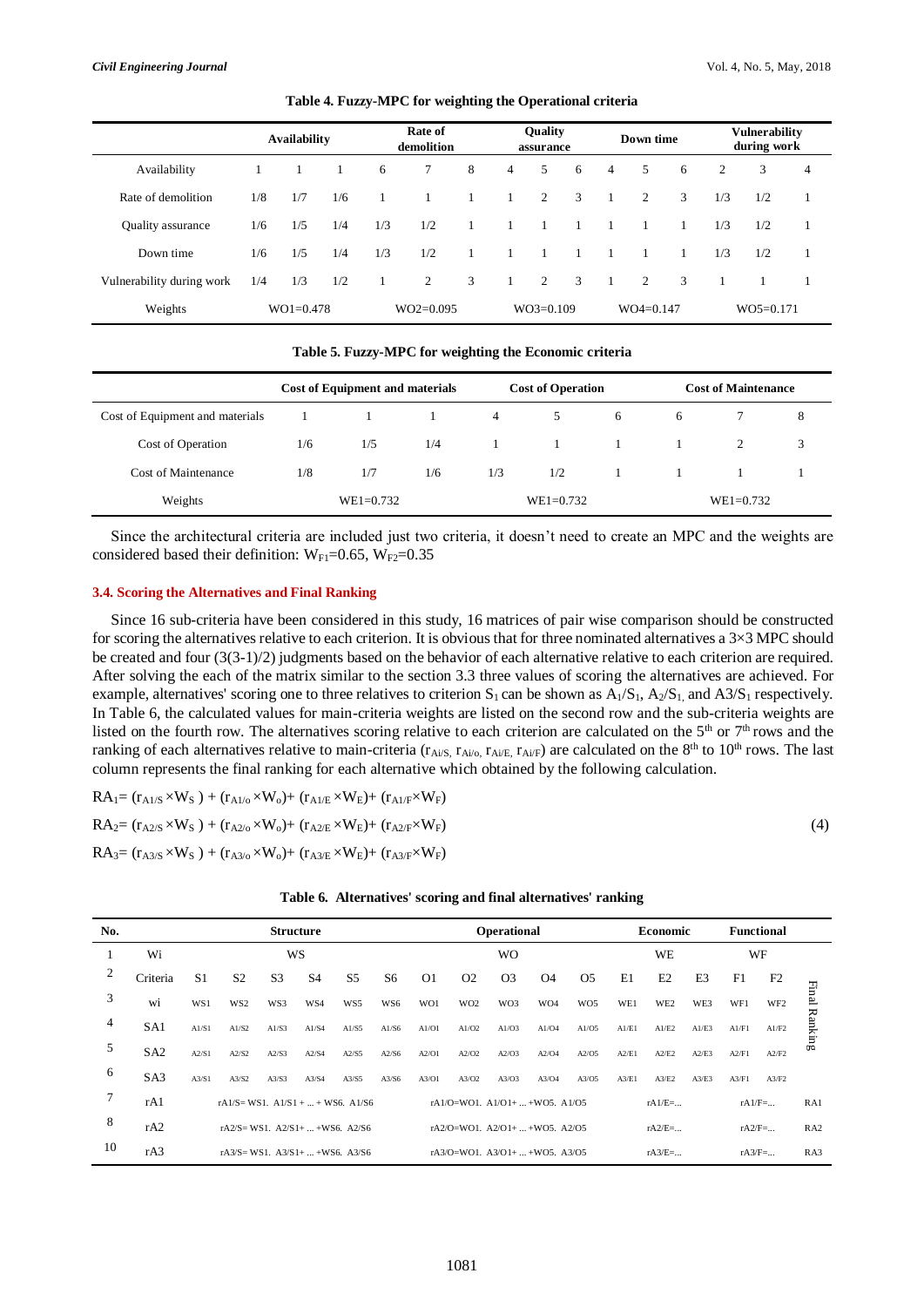## **4. Case Study**

The building that is considered in the case study consists of two basements and three stories above the ground that is located in capital of Iran (Tehran) and was built about 22 years ago. In two directions steel moment frames resist against gravity and earthquake loads, without any bracings and shear walls. After evaluation of building with performing geotechnical and welding tests, analysis of building was done by software SAP 2000(ver.11) and the result of analysis demonstrated that building was needed to be retrofitted. Table 7 shows how the company scored each alternative concerning each criterion through creating a decision matrix. The comparison of the alternatives for selecting the best alternative is based on just five criteria. Regarding the survey result, disruption, down time and functional changes are assessed to cost (negative) criteria, on the contrary, building performance and access to the plan are appraised benefit (positive) criteria. The second alternative got the highest scores in benefit criteria and the least scores in cost criteria; thus, the company logically concluded the second alternative has got the best scores without calculating and considering weighting for the just five criteria. Then the design and retrofitting details were followed by this alternative. It was a rarely a logical comparison for selecting an appropriate alternative, because most of retrofit designers just proposed one alternative to clients without any document for comparison among alternatives in low rise buildings. Although different alternatives considering a retrofitting code can improve the structural behavior of the building, some criteria such as economic, operational, and functional criteria may be missed.

| Criteria Alternatives            | <b>Disruption</b><br>During work | Down time          | <b>Building</b><br>performance | <b>Access to plans</b> | <b>Architectural changes</b> |
|----------------------------------|----------------------------------|--------------------|--------------------------------|------------------------|------------------------------|
| 1-Strengthening of Moment frames | high                             | 3-4 months         | good                           | good                   | fair                         |
| 2-Braced Frame(EBF)              | low                              | 2-3 months         | good                           | good                   | low                          |
| 3-Shear wall                     | fair                             | $2.5 - 3.5$ months | good                           | fair                   | high                         |

#### **4.1. Weighting the Criteria and Scoring the Alternatives**

The weights that have been determined in part 3.3 considered in this case study. In order to score the alternatives respects to criteria, specification of three retrofitting alternatives (similar the nominated alternatives by company) are being surveyed. Scoring the alternatives have been done based on their behavior and properties concerning to each criteria.

#### **4.1.1. Strengthening of Moment Frames**

Frame members that are inadequate to resist the seismic demands are strengthened with cover plates or by adding side plates to create box sections. This reduces axial and flexural stresses in beams and columns and could also be used to increase the shear strengths of these members. According to FEMA 547 [1] boxing a column decreases its slenderness and also increases its axial and flexural capacities. Whether the areas of the new plates can be directly included in computing these capacities depend on their continuity and detailing at a beam-column joint. Except for one side of the exterior columns, beams framing into the columns at each floor will disrupt the continuity of the new plates. The flexural strength of a beam can be improved by welding cover plates to the bottom if there is a composite slab present. If there is only a bare metal deck, a cover plate on only one side of the beam may not be very effective. However, it could be useful for strengthening beams with large axial forces, primarily collector members. Where cover plates are added to the columns at their base, a reevaluation of the foundation system is warranted. It is not uncommon for frame columns to develop plastic hinges at their bases and thus, the increase in demand on the foundation may be greater than intended. Schemes that involve slab removal, work around a connection, and foundation work are costly. As typical with seismic upgrades, cost and disruption are minimized when schemes are kept simple.

#### **4.1.2. Adding Eccentric Braced Frames (EBF)**

According to FEMA 547 [1] the seismic performance of a building may be improved by adding braces to existing steel moment frames. Braces can be added without considerably increasing the mass of the building. Various Concentrically Braced Frame (CBF) configurations should be considered, though some tend to perform much better than others in earthquakes. In addition, systems that meet the provisions for Special Concentrically Braced Frame (SCBF) are expected to exhibit stable and ductile behavior in great earthquakes. Moment frames are not normally converted to Eccentrically Braced Frame (EBF) because of complicated design and detailing issues that would be encountered. The addition of braces to an existing structure changes the architectural function and character of the building. Braces in exterior frames will be visible in buildings with clear glazing. At interior bays, braces have to be arranged to avoid obstruction of existing parking, entrance ways, and other building systems. Braces are also commonly exposed and incorporated into the interior architecture. If the braced frames are buried in partition walls, the designer should be alert that these kinds of walls will be thicker than typical walls. Beams that are increased in size and new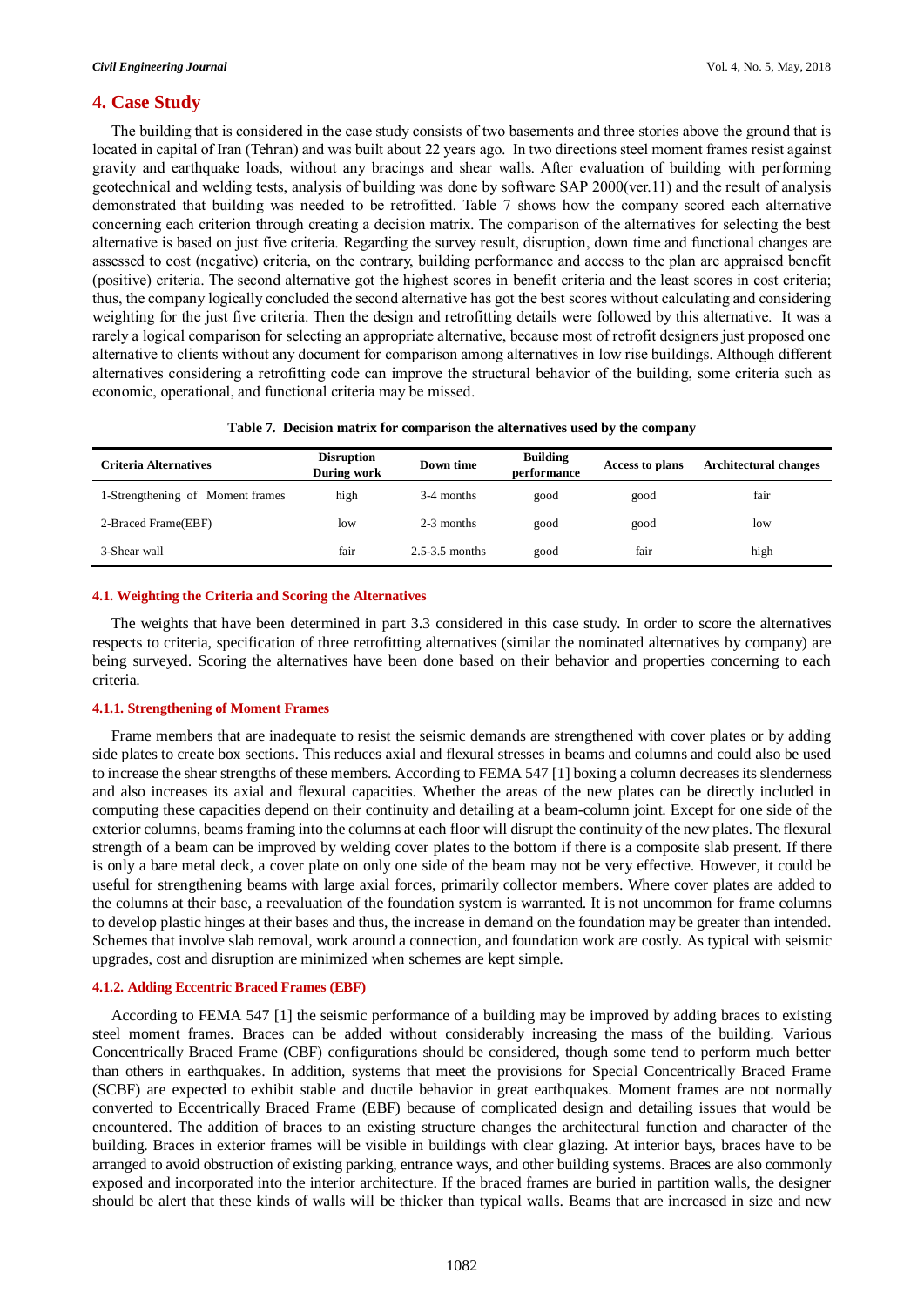#### *Civil Engineering Journal* Vol. 4, No. 5, May, 2018

collectors may affect nonstructural components by reducing clear floor heights. These components typically include suspended ceilings, conduits, and ducts. Coordination with the architect and other trades should not be neglected or under estimated. This system could be cost-effective when compared to other alternatives for upgrading steel moment frame buildings. Costs will be less when existing moment frames are converted into braced frames to take advantage of the existing strength and stiffness of the frame members, connections, and foundations. This alternative has good compatibility with steel moment frames and also has good availability of materials, skilled worker, and equipment.

## **4.1.3. Adding Shear Walls**

Addition of shear walls as mentioned in Section 2.3.5 is a common method of adding significant strength and stiffness to the structure, therefore shear walls can improve lateral stability and drift. Torsion and irregularities should be considered in arrangements based on Section 12.4.2 FEMA 547 [1]. The existing building is not regular; however, a good arrangement of shear walls can decrease this criterion. In terms of structural criteria this alternative is similar to the addition of bracing while the strength and stiffness of shear walls are greater, hence fewer bays should be filled rather than bracings and depends on arrangements, can usually impact to the architectural and functional use of the buildings. Walls can be exposed and incorporated into the interior architecture or hidden in partition walls. This alternative has enough compatibility with steel moment frames; however, connection between walls and columns should be meet current codes. New foundations are almost always required for new walls and could be extremely costly if deep foundations, such as drilled piers, are added. Shotcrete walls are typically cheaper and faster to construct than conventional concrete walls due to the savings in materials and labor associated with formwork. Cost savings can be even greater if shotcrete is applied against an existing wall at a stair or elevator and mechanical shafts.

Based on above definition, properties, advantages, and disadvantages of each alternatives respect to each criterion, fuzzy MPC has been assigned in Table 8. According to the part 3.3 with the excel program, the scoring have been calculated and put in the last row of each MPC. It is obvious that sixteen MPC should be created for each of sixteen considered criteria; however, some of the MPC are similar to each other.

|                    | MPC $S1 = S6 = O3$   |                |                |              |              |                |                |                |                                |                  |                         |                |                | MPC 01       |              |                |              |                |                |  |  |  |  |
|--------------------|----------------------|----------------|----------------|--------------|--------------|----------------|----------------|----------------|--------------------------------|------------------|-------------------------|----------------|----------------|--------------|--------------|----------------|--------------|----------------|----------------|--|--|--|--|
|                    | ${\bf A1}$           |                |                | A2           |              |                | A3             |                |                                |                  | ${\bf A1}$              |                |                | A2           |              |                | A3           |                |                |  |  |  |  |
| A1                 | $\mathbf{1}$         | $\mathbf{1}$   | $\mathbf{1}$   | 1/3          | 1/2          | $\mathbf{1}$   | 1/3            | 1/2            | $\mathbf{1}$                   | A1               | $\mathbf{1}$            | $\mathbf{1}$   | $\mathbf{1}$   | 1/6          | 1/5          | 1/4            | 2            | 3              | $\overline{4}$ |  |  |  |  |
| A2                 | $\mathbf{1}$         | $\overline{c}$ | 3              | $\mathbf{1}$ | $\mathbf{1}$ | $\mathbf{1}$   | $\mathbf{1}$   | $\mathbf{1}$   | $\mathbf{1}$                   | A2               | $\overline{4}$          | 5              | 6              | $\mathbf{1}$ | $\mathbf{1}$ | $\mathbf{1}$   | $\mathbf{1}$ | 2              | 3              |  |  |  |  |
| A <sub>3</sub>     | $\mathbf{1}$         | 2              | 3              | $\mathbf{1}$ | $\mathbf{1}$ | $\mathbf{1}$   | $\mathbf{1}$   | $\overline{1}$ | $\mathbf{1}$                   | A <sub>3</sub>   | 1/4                     | 1/3            | 1/2            | 1/3          | 1/2          | $\mathbf{1}$   | 1            | $\mathbf{1}$   | $\overline{1}$ |  |  |  |  |
| Scores             | 0.41<br>0.41<br>0.18 |                |                |              |              | Scores         | 0.23<br>0.59   |                |                                |                  |                         |                |                | 0.16         |              |                |              |                |                |  |  |  |  |
|                    | MPC S2               |                |                |              |              |                |                |                |                                | <b>MPC O2=05</b> |                         |                |                |              |              |                |              |                |                |  |  |  |  |
|                    |                      | ${\bf A1}$     |                | A2           |              |                | A3             |                |                                |                  | ${\bf A1}$              |                |                |              | A2           |                | A3           |                |                |  |  |  |  |
| A1                 | $\mathbf{1}$         | 1              | $\overline{1}$ | $\mathbf{1}$ | 2            | 3              | $\mathbf{1}$   | 2              | 3                              | A1               | $\mathbf{1}$            | $\mathbf{1}$   | $\mathbf{1}$   | 1/4          | 1/3          | 1/2            | 1            | $\overline{2}$ | 3              |  |  |  |  |
| A2                 | 1/3                  | 1/2            | $\mathbf{1}$   | $\mathbf{1}$ | $\mathbf{1}$ | $\mathbf{1}$   | $\mathbf{1}$   | $\mathbf{1}$   | $\mathbf{1}$                   | A2               | 2                       | $\mathfrak{Z}$ | $\overline{4}$ | $\mathbf{1}$ | $\mathbf{1}$ | $\mathbf{1}$   | 5            | 6              | $\tau$         |  |  |  |  |
| A <sub>3</sub>     | 1/3                  | 1/2            | $\overline{1}$ | $\mathbf{1}$ | $\mathbf{1}$ | $\mathbf{1}$   | $\overline{1}$ | $\overline{1}$ | $\overline{1}$                 | A3               | 1/3                     | 1/2            | $\mathbf{1}$   | 1/7          | 1/6          | 1/5            | $\mathbf{1}$ | $\mathbf{1}$   | $\overline{1}$ |  |  |  |  |
| Scores             | 0.489<br>0.255       |                |                |              |              |                | 0.255          |                | Scores<br>0.21<br>0.61<br>0.12 |                  |                         |                |                |              |              |                |              |                |                |  |  |  |  |
| $MPCS3=E1$         |                      |                |                |              |              |                |                |                |                                |                  | MPC $O4=E3$             |                |                |              |              |                |              |                |                |  |  |  |  |
|                    | ${\bf A1}$           |                |                |              | A2           |                |                | A3             |                                | ${\bf A1}$       |                         |                | A2             |              |              | A3             |              |                |                |  |  |  |  |
| A1                 | $\mathbf{1}$         | -1             | $\mathbf{1}$   | $\mathbf{1}$ | $\mathbf{1}$ | $\mathbf{1}$   | 2              | $\mathfrak{Z}$ | $\overline{4}$                 | A1               | $\mathbf{1}$            | $\mathbf{1}$   | $\mathbf{1}$   | $\mathbf{1}$ | $\mathbf{1}$ | $\mathbf{1}$   | 1/4          | 1/3            | 1/2            |  |  |  |  |
| A2                 | $\mathbf{1}$         | -1             | $\mathbf{1}$   | $\mathbf{1}$ | $\mathbf{1}$ | $\mathbf{1}$   | 2              | 3              | $\overline{4}$                 | A2               | $\mathbf{1}$            | $\mathbf{1}$   | $\mathbf{1}$   | $\mathbf{1}$ | $\mathbf{1}$ | $\mathbf{1}$   | 1/4          | 1/3            | 1/2            |  |  |  |  |
| A <sub>3</sub>     | 1/4                  | 1/3            | 1/2            |              | $1/4$ $1/3$  | 1/2            | $\overline{1}$ | $\,$ $\,$ $\,$ | $\mathbf{1}$                   | A3               | 2                       | $\mathbf{3}$   | $\overline{4}$ | 2            | $\mathbf{3}$ | $\overline{4}$ | $\mathbf{1}$ | $1 \quad 1$    |                |  |  |  |  |
| Scores             |                      | 0.439          |                |              | 0.439        |                |                | 0.121          |                                | Scores           | 0.201<br>0.201<br>0.597 |                |                |              |              |                |              |                |                |  |  |  |  |
|                    | MPC S4               |                |                |              |              |                |                |                |                                |                  | MPC E2                  |                |                |              |              |                |              |                |                |  |  |  |  |
|                    |                      | ${\bf A1}$     |                | A2           |              |                |                | A3             |                                |                  | ${\bf A1}$              |                |                |              | A2           |                |              | A3             |                |  |  |  |  |
| A1                 | $\mathbf{1}$         | $\mathbf{1}$   | $\overline{1}$ | $\mathbf{1}$ | $\mathbf{1}$ | $\mathbf{1}$   | $\mathbf{1}$   | 2              | 3                              | A1               | $\mathbf{1}$            | $\mathbf{1}$   | $\mathbf{1}$   | 1/6          | 1/5          | 1/4            | 1/4          | 1/3            | 1/2            |  |  |  |  |
| A2                 | $\mathbf{1}$         | $\mathbf{1}$   | $\mathbf{1}$   | $\mathbf{1}$ | $\mathbf{1}$ | $\mathbf{1}$   | $\mathbf{1}$   | 2              | $\mathbf{3}$                   | A2               | $\overline{4}$          | 5              | 6              | $\mathbf{1}$ | $\mathbf{1}$ | $\mathbf{1}$   | $\mathbf{1}$ | $\overline{2}$ | $\mathbf{3}$   |  |  |  |  |
| A <sub>3</sub>     | 1/3                  | 1/2            | $\overline{1}$ | 1/3          | 1/2          | $\overline{1}$ | $\overline{1}$ | $\overline{1}$ | $\overline{1}$                 | A <sub>3</sub>   | 2                       | $\mathfrak{Z}$ | $\overline{4}$ | 1/3          | 1/2          | $\overline{1}$ | $\mathbf{1}$ | $\overline{1}$ | $\overline{1}$ |  |  |  |  |
| Scores             | 0.386<br>0.386       |                |                |              |              | 0.227          |                | Scores         |                                | 0.11             |                         |                | 0.566          |              |              | 0.323          |              |                |                |  |  |  |  |
| $\rm MPC$ $\rm SS$ |                      |                |                |              |              |                |                |                |                                |                  |                         | $MPC F1 = F2$  |                |              |              |                |              |                |                |  |  |  |  |

**Table 8. Fuzzy MPC for scoring the alternatives respect to each criterion**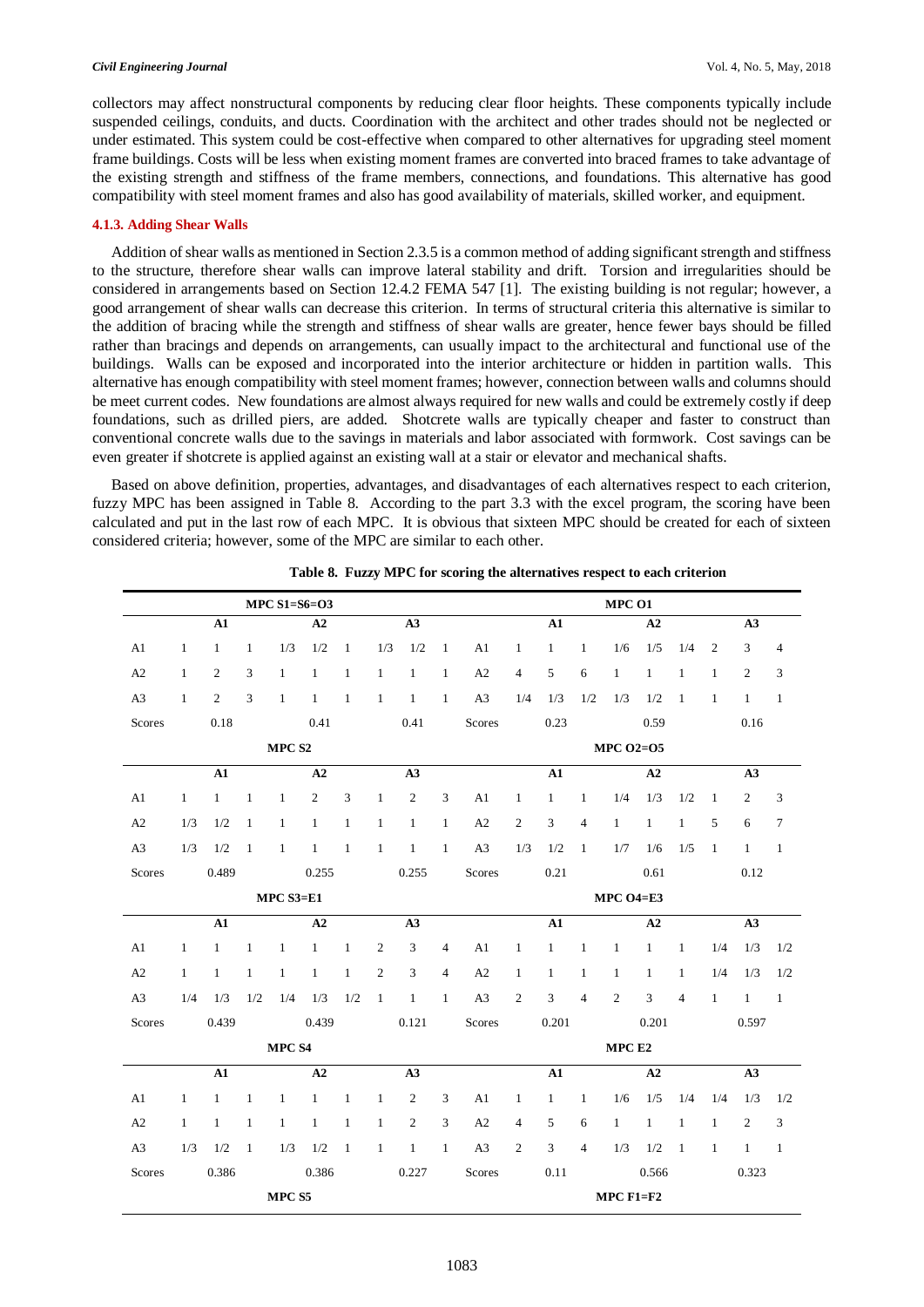|        | $\mathbf{A}$ 1 |  |  | A2    |  |  | A3    |  |  | A1                                                            |                |  | A2 |       |  | A <sub>3</sub> |       |  |  |
|--------|----------------|--|--|-------|--|--|-------|--|--|---------------------------------------------------------------|----------------|--|----|-------|--|----------------|-------|--|--|
|        |                |  |  |       |  |  |       |  |  | A1 1 1 1 1 1 1 3 4 5 A1 1 1 1 2 3 4 1 2 3                     |                |  |    |       |  |                |       |  |  |
|        |                |  |  |       |  |  |       |  |  | A2 1 1 1 1 1 1 3 4 5 A2 1/4 1/3 1/2 1 1 1 1 2 3               |                |  |    |       |  |                |       |  |  |
|        |                |  |  |       |  |  |       |  |  | A3 1/5 1/4 1/3 1/5 1/4 1/3 1 1 1 A3 1/3 1/2 1 1/3 1/2 1 1 1 1 |                |  |    |       |  |                |       |  |  |
| Scores | 0.442          |  |  | 0.442 |  |  | 0.115 |  |  |                                                               | $Scores$ 0.528 |  |    | 0.261 |  |                | 0.210 |  |  |

**Table 9. Alternatives' scoring with respect to Main criteria and final alternatives' ranking** 

| No.            |                 | <b>Structure</b> |                |                |                |                |                |                |                | Operational      |           |                |               | <b>Economic</b> |       | <b>Functional</b> |                |               |
|----------------|-----------------|------------------|----------------|----------------|----------------|----------------|----------------|----------------|----------------|------------------|-----------|----------------|---------------|-----------------|-------|-------------------|----------------|---------------|
| -1             | Wi              | $WS = 0.524$     |                |                |                |                |                |                |                | $WO = 0.111$     |           |                |               | $WE = 0.264$    |       | $WF = 0.100$      |                |               |
| 2              | Criteria        | S <sub>1</sub>   | S <sub>2</sub> | S <sub>3</sub> | S <sub>4</sub> | S <sub>5</sub> | S <sub>6</sub> | O <sub>1</sub> | O <sub>2</sub> | O <sub>3</sub>   | <b>O4</b> | O <sub>5</sub> | E1            | E2              | E3    | F1                | F <sub>2</sub> |               |
| 3              | wi              | 0.449            | 0.166          | 0.106          | 0.063          | 0.102          | 0.114          | 0.478          | 0.095          | 0.109            | 0.147     | 0.171          | 0.732         | 0.168           | 0.10  | 0.65              | 0.35           | Final Ranking |
| 4              | SA <sub>1</sub> | 0.18             | 0.442          | 0.386          | 0.439          | 0.489          | 0.18           | 0.23           | 0.201          | 0.18             | 0.23      | 0.23           | 0.201         | 0.11            | 0.439 | 0.528             | 0.528          |               |
| 5              | SA <sub>2</sub> | 0.41             | 0.442          | 0.386          | 0.439          | 0.255          | 0.41           | 0.61           | 0.201          | 0.41             | 0.61      | 0.59           | 0.201         | 0.566           | 0.439 | 0.261             | 0.261          |               |
| 6              | SA <sub>3</sub> | 0.41             | 0.115          | 0.227          | 0.121          | 0.255          | 0.41           | 0.12           | 0.597          | 0.41             | 0.12      | 0.16           | 0.597         | 0.323           | 0.121 | 0.210             | 0.210          |               |
| $\overline{7}$ | rA1             | $rA1/S = 0.298$  |                |                |                |                |                |                |                | rA $1/O = 0.220$ |           |                | $rA1/E=0.359$ |                 |       | $rA1/F=0.528$     |                | $RA1=0.329$   |
| 8              | rA2             | $rA2/S=0.389$    |                |                |                |                |                |                |                | $rA2/O=0.519$    |           |                | $rA2/E=0.438$ |                 |       | $rA2/F=0.261$     |                | $RA2=0.405$   |
| 9              | rA3             | $rA3/S=0.312$    |                |                |                |                |                |                |                | $rA3/O=0.241$    |           |                | $rA3/E=0.203$ |                 |       | $rA3/F=0.21$      |                | $RA3=0.266$   |

## **5. Results and Discussions**

The final fuzzy AHP ranking is also determined that the second alternative (Eccentric Braced Frame) is the best alternative same as the company, although no longer the first alternative can probably be a competitor for the second alternative. It is clear that the second alternative has got the highest score in structural, operational, and economic criteria, however, the first alternative in functional criteria could get the highest score. If the building had an especial usage such as official, important commercial, art gallery etc., consequently, operational criteria (especially down time and rate of demolition) and functional criteria had a higher weight and probably the first alternative got the better scores. It is obvious that the weights of criteria have an important role on final raking of the alternatives as structural criteria and economic criteria have had 0.524 and 0.264 respectively of total of weights. On the other hand, drift (structural criteria), availability (operational criteria) and costs of material (economic criteria) have had 0.45, 0.48, and 0.73 of weights respectively. Therefore, it seems the weights of main criteria and sub-criteria have an important influence on the results and change by different decision maker's judgements. The accuracy the weights of criteria can be enhanced by group decision at least by three decision maker's judgments and getting average of them. On the other hand, the usage of building can be affected on the weights of main and sub criteria. For example in the historical buildings, functional and operational criteria are more important than structural and economic criteria. Scoring the alternatives are easier than weighing the criteria because the decision makers encounter a  $3\times3$  matrix and only 3 judgments are required, while for weighting the criteria larger matrices and judgments are needed. Secondly, each alternative has its own technical characteristic with respect to each criterion and therefore the rate of error in scoring the alternatives will decrease among decision maker. However, the accuracy of the scoring can also be enhanced by using of three judgements. This proposed algorithm can process using more than three alternatives. Applying three alternatives in the case study have just been used for comparison the results with the company. Buckling Restrained Brace (BRB) and Rotational Friction Damper could also be considered as the fourth and fifth alternatives for retrofitting of the case study building.

## **6. Conclusion**

Most of the criteria in seismic retrofitting such as availability, vulnerability during performance, and possibility of phased work have fuzzy nature and other criteria such as drift, irregularity, cost of operation and maintenance can be evaluated by fuzzy algorithms from first phase proposals of the nominated alternatives without any designing and estimating of the alternatives. In this study, the effective criteria are categorized with an AHP pattern that consists of four main criteria; structural, operational, economic and functional criteria, and for each of main criteria, related subcriteria are extracted from codes and articles that probably satisfy the entire involved groups in retrofitting of a building. Increasing the number of main criteria, sub-criteria and expanding sub criteria through sub-sub criteria for different types of buildings through a hierarchical pattern can enhance the accuracy of the results. On the other hand, increasing the number of sub-criteria can raise the number of judgments in a MPC and complicate the process of weighing the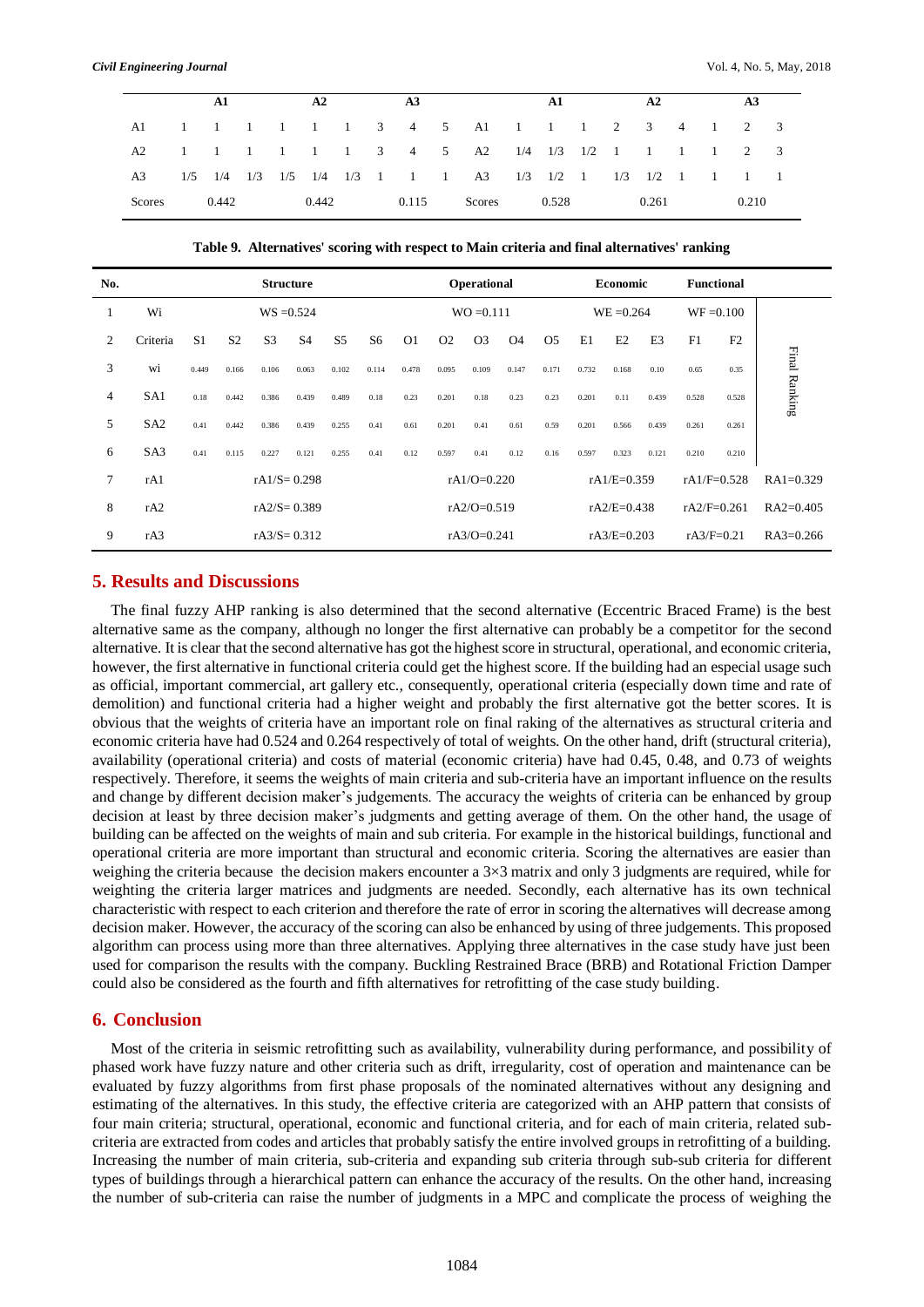criteria, as Satty confirmed that human beings can simultaneously compare up to seven criteria. Group decision by engineering societies and companies can enhance the accuracy of weights of criteria for different type of usage of buildings and these can be fixed and used for several decisions making. Since usually three nominated alternatives proposed for selecting the best one, three judgments are easily can be done by retrofit designers, however two or three decision makers can increase the accuracy of results. Fuzzy Importance scale with Triangular Fuzzy Numbers (TFN) , Normalization of the Geometric Mean (NGM) and Center Of Area (COA) have been chosen as logical and user friendly methods for comparison the criteria, computing weights and scoring, and defuzzification to determine the Best Nonfuzzy Performance (BNP) values of weights, however the other methods can be checked for the accuracy of results.

# **7. References**

[1] FEMA. "Techniques for the seismic rehabilitation of existing buildings." (2006). https://doi.org/10.1061/9780784408841.

[2] American Society of Civil Engineers, and Structural Engineering Institute. "Seismic Evaluation and Retrofit of Existing Buildings." American Society of Civil Engineers, 2014. https://doi.org/10.1061/9780784414859.

[3] NZSEE Study Group. "Assessment and Improvement of the Structural Performance of Buildings in Earthquakes." New Zealand Society for Earthquake Engineering, Draft For Comment (2002). https://doi.org/10.14359/458.

[4] Standard, British. "Eurocode 8: Design of structures for earthquake resistance." Part 1 (2005): 1998-1. https://doi.org/10.3403/30094287u.

[5] IRI-360. Applicable instruction for seismic rehabilitation of existing buildings, Management and planning organization of Iran. 2014. https://doi.org/10.1061/9780784408841.err.

[6] Dan, MD Bostenaru. "Multi-criteria decision model for retrofitting existing buildings." Natural Hazards and Earth System Science 4.4 (2004): 485-499. https://doi.org/10.5194/nhess-4-485-2004.

[7] Giovinazzi, S., and S. Pampanin. "Multi-Criteria Approaches for Earthquake Retrofit Strategies at Regional Scale." Proceedings 8th Pacific Conference on Earthquake Engineering, Singapore. 2007. https://doi.org/10.1007/3-540-34829-8\_7.

[8] Moghadam A.S. and Azmoodeh B.M. An investigation on the value-based evaluation: optimum rehabilitation process of the unreinforced masonry buildings, COMPDYN 2011, III ECCOMAS Thematic Conference on Computational Methods in Structural Dynamics and Earthquake Engineering, Corfu, Greece, (2011): 26–28. https://doi.org/10.7712/compdyn-2011.

[9] Pandey, Asmita, and Amit Kumar. "Commentary on "Evaluating the criteria for human resource for science and technology (HRST) based on an integrated fuzzy AHP and fuzzy DEMATEL approach"." Applied Soft Computing 51 (2017): 351-352. https://doi.org/10.1016/j.asoc.2016.12.008.

[10] Awasthi, Anjali, Kannan Govindan, and Stefan Gold. "Multi-tier sustainable global supplier selection using a fuzzy AHP-VIKOR based approach." International Journal of Production Economics 195 (2018): 106-117. https://doi.org/10.1016/j.ijpe.2017.10.013.

[11] Hwang, C-L., and Abu Syed Md Masud. Multiple objective decision making—methods and applications: a state-of-the-art survey. Vol. 164. Springer Science & Business Media, 2012. https://doi.org/10.1007/978-3-642-45511-7\_3.

[12] Saaty, Thomas L. "How to make a decision: the analytic hierarchy process." European journal of operational research48.1 (1990): 9-26. https://doi.org/10.1287/inte.24.6.19.

[13] Forman, Ernest H., and Saul I. Gass. "The analytic hierarchy process—an exposition." Operations research 49.4 (2001): 469- 486. https://doi.org/10.13033/ijahp.v7i2.251.

[14] Lahdelma, Risto, Pekka Salminen, and Joonas Hokkanen. "Using multicriteria methods in environmental planning and management." Environmental management 26.6 (2000): 595-605. https://doi.org/10.1007/s002670010118

[15] Linkov, Igor, et al. "From comparative risk assessment to multi-criteria decision analysis and adaptive management: Recent developments and applications." Environment International 32.8 (2006): 1072-1093. https://doi.org/10.1016/j.envint.2006.06.013.

[16] Yatsalo, Boris I., et al. "Application of multicriteria decision analysis tools to two contaminated sediment case studies." Integrated Environmental Assessment and Management 3.2 (2007): 223-233. https://doi.org/10.1897/ieam\_2006-036.1.

[17] Zhu, Ke-Jun, Yu Jing, and Da-Yong Chang. "A discussion on extent analysis method and applications of fuzzy AHP." European journal of operational research 116.2 (1999): 450-456. https://doi.org/10.1016/s0377-2217(98)00331-2.

[18] Yu, Chian-Son. "A GP-AHP method for solving group decision-making fuzzy AHP problems." Computers & Operations Research 29.14 (2002): 1969-2001. https://doi.org/10.1016/s0305-0548(01)00068-5.

[19] Kulak, Osman, and Cengiz Kahraman. "Fuzzy multi-attribute selection among transportation companies using axiomatic design and analytic hierarchy process." Information Sciences170.2-4 (2005): 191-210. https://doi.org/10.1016/j.ins.2004.02.021.

[20] Ayhan, Mustafa Batuhan. "A fuzzy AHP approach for supplier selection problem: A case study in a Gear motor company." arXiv preprint arXiv:1311.2886 (2013). https://doi.org/10.5121/ijmvsc.2013.4302.

[21] Bansal, Sunita, Srijit Biswas, and S. K. Singh. "Fuzzy decision approach for selection of most suitable construction method of Green Buildings." International Journal of Sustainable Built Environment 6.1 (2017): 122-132. https://doi.org/10.1016/j.ijsbe.2017.02.005.

[22] Bai, Jong-Wha, Mid-America Earthquake Center, and Mary Beth Hueste. "Seismic retrofit for reinforced concrete building